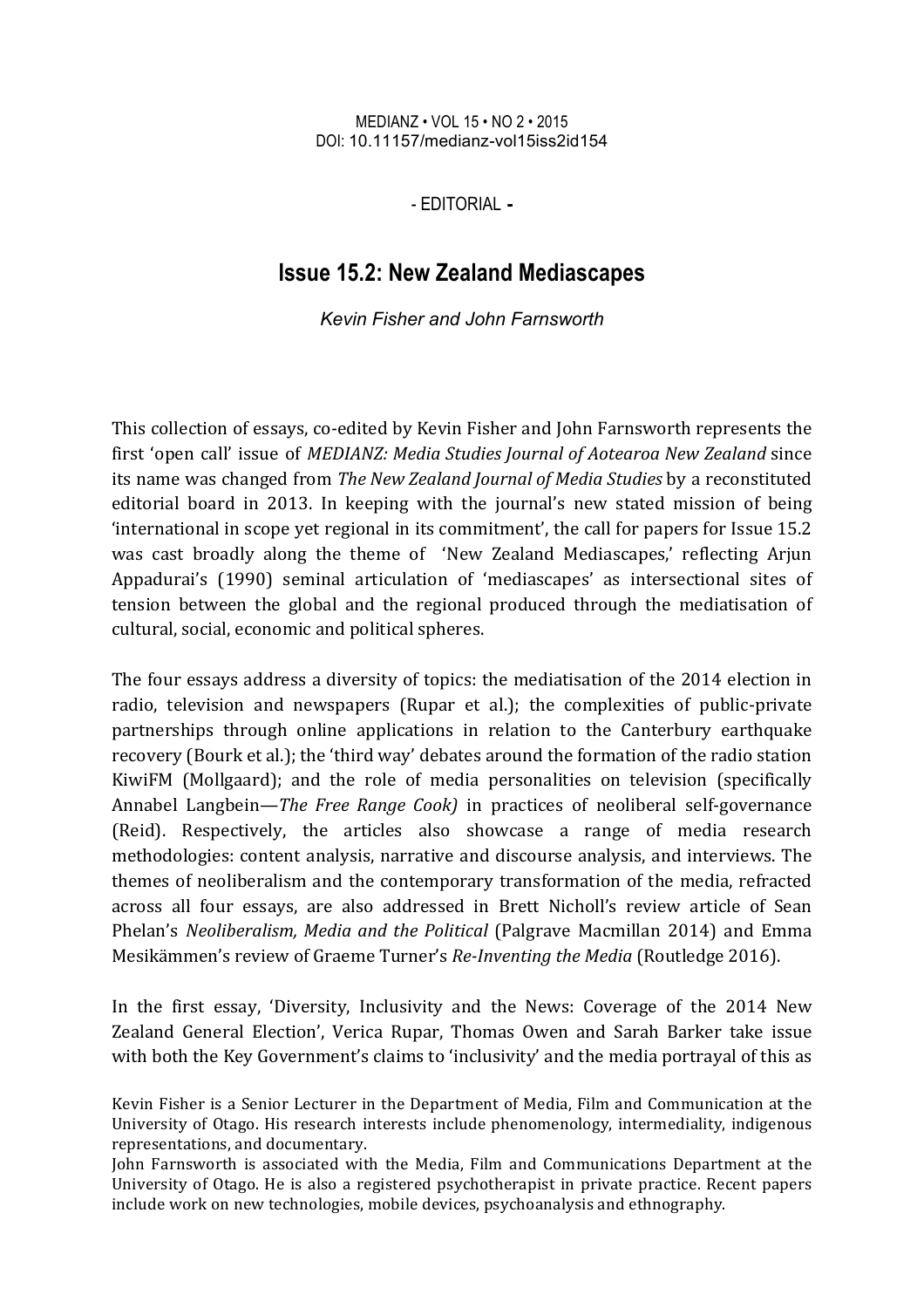an exceptional election, marked by scandal, surprise and the extraordinary influence of minor parties. Through a content analysis of election coverage on RNZ National, TVNZ and *The New Zealand Herald*, they argue that the veneer of inclusivity and exceptionality conceals 'a traditional status quo—dominated by male, white, major party, affluent voices, in a media gaze consumed with political process over political issues'. The authors point out how these structuring biases are corrosive to the avowed function of the media in promoting public forums for debate and 'discursive pluralism' within New Zealand's self-conception as a liberal democracy.

The articles by Bourk, et al. and Mollgaard are each, in different ways, concerned with the fate of public-private partnerships within the rise of neoliberal governmentality and 'free market' rhetorics.

In their essay "Because we are in an emergency situation, we are unable to meet with you": A crisis of a crisis commons during the 2011 Christchurch Earthquake', Michael Bourk, Kate Holland and Warwick Blood focus on the Christchurch Recovery Map (CRM), an online interactive tool developed by citizen-volunteers. Based on the concept of a crisis commons, the CRM relied upon input from social network users contributing local knowledge of the disaster site. Through interviews with a key developer of the CRM, citizen-users, and government officials, the authors argue that central agencies were less able to correctly anticipate the specific types of information required by residents in particular locations. Over the objections of government officials that information posted on the CRM was not always reliable, Bourk et al. cite research in risk communication. This argues that it is more critical to inform citizens about uncertainties than to leave an 'information vacuum' or project a level of certainty that doesn't exist. The study also explores how the experience of the CRM challenges criteria of expertise, and underscores the need for more flexible hierarchies of information flow and scaled involvement between centralized agencies and citizens in the age of social media. 

Public-private models of support for creative industries are the central concern of Matt Mollgaard's essay 'Pop, Power and Politics: Kiwi FM and the "Third Way" in New Zealand'. Grounded in research from his recent Ph.D thesis, it presents an analysis of news coverage, documents and communications among key industry and government players. Mollgaard traces the complicated history of Kiwi FM from 2005 to its closure in 2015 as it mutated from a failing private commercial radio station focused on New Zealand music, to a state-supported partnership under the last Labour and National Governments. The analysis is discussed within the context of questions regarding the role of government in supporting 'national culture' and 'creative industries'; and against the background of considerations of the function of the popular within cultural studies and critical theory.